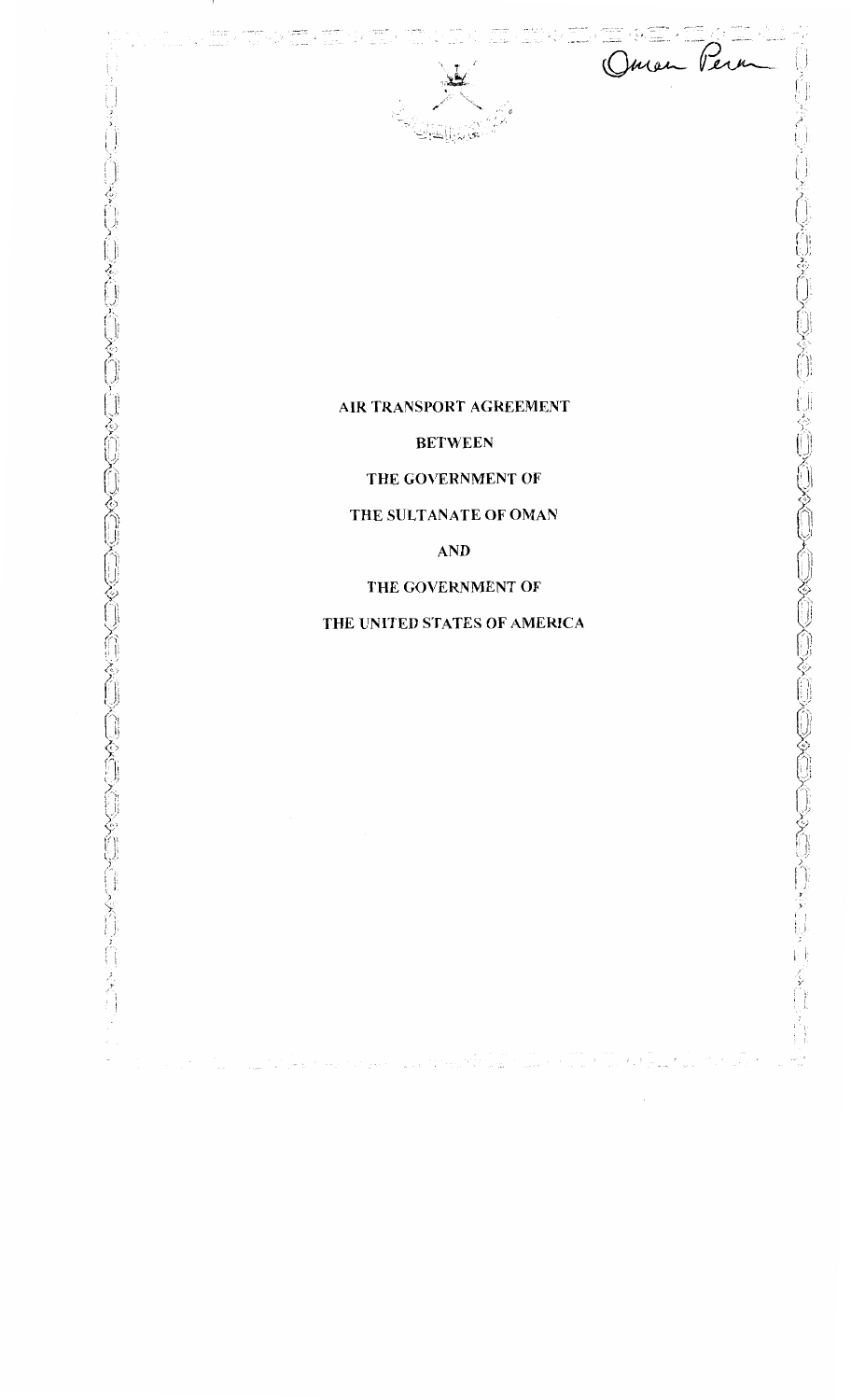

#### AIR TRANSPORT AGREEMENT

### **BETWEEN**

#### THE GOVERNMENT OF

## THE SULTANATE OF OMAN

**AND** 

#### THE GOVERNMENT OF

#### THE UNITED STATES OF AMERICA

The Government of the Sultanate of Oman and the Government of the United States of America (hereinafter, "the Contracting Parties");

Desiring to promote an international aviation system based on competition among airlines in the marketplace with minimum government interference and regulation;

Desiring to facilitate the expansion of international air transport opportunities;

Desiring to make it possible for airlines to offer the traveling and shipping public a variety of service options at the lowest prices that are not discriminatory and do not represent abuse of a dominant position, and wishing to encourage individual airlines to develop and implement innovative and competitive prices;

Desiring to ensure the highest degree of safety and security in international air transport and reaffirming their grave concern about acts or threats against the security of aircraft, which jeopardize the safety of persons or property, adversely affect the operation of air transportation, and undermine public confidence in the safety of civil aviation; and

Being Contracting Parties to the Convention on International Civil Aviation, done at Chicago on December 7, 1944;

 $\overline{1}$ 

Have agreed as follows:

**DACKOOL**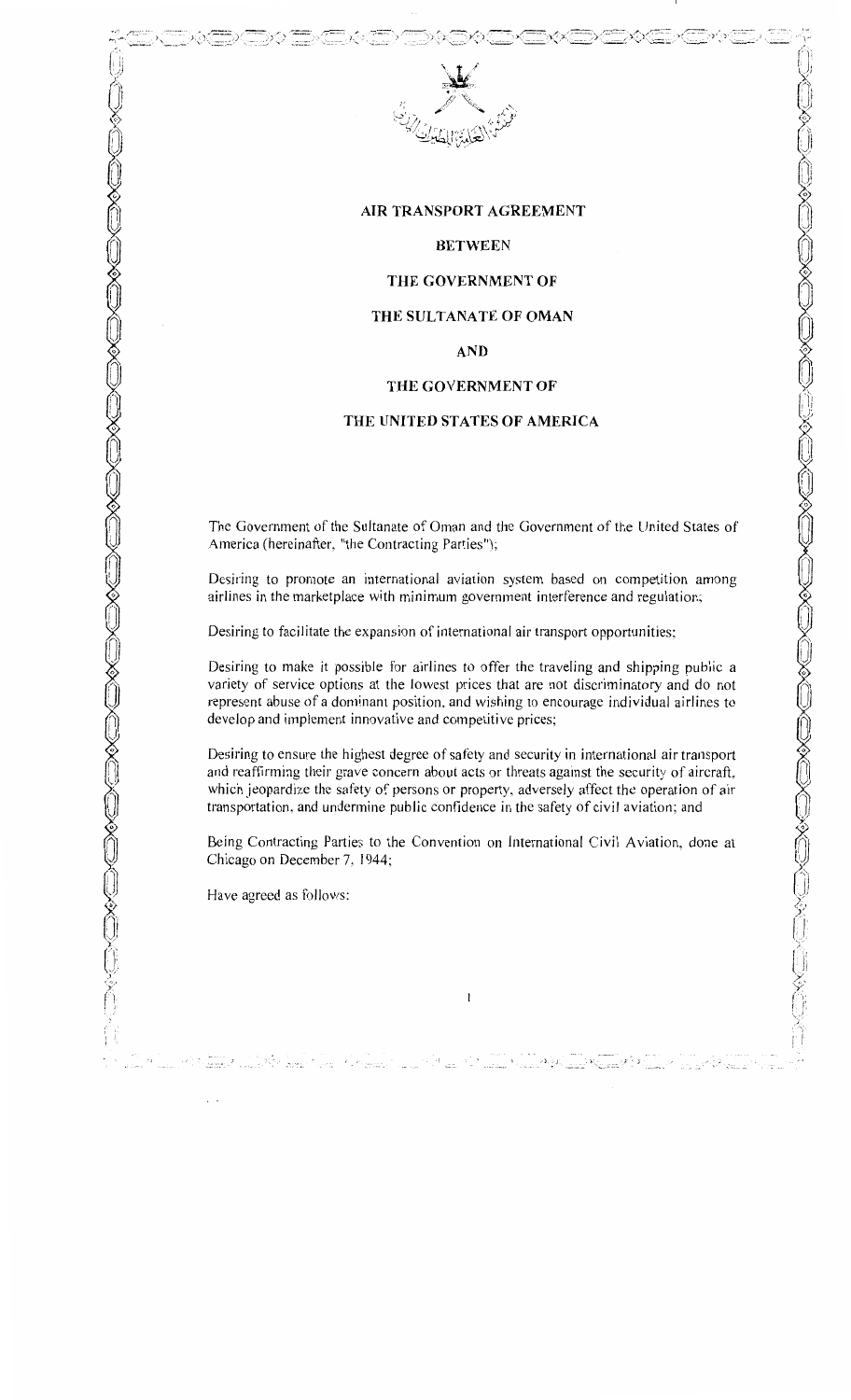

#### **Definitions**

For the purposes of this Agreement, unless otherwise stated, the term:

i<br>Vivi<br>I

**REVENUES** 

USACE SAME DAVIS EN SAME

 $\hat{\mathfrak{F}}$ 

I. "Aeronautical authorities" means, in the case of the Government the Sultanate of Oman, the Public Authority for Civil Aviation. and any person or agency authorized to perform any functions on civil aviation exercised by the said Authority, or similar functions, and in the case of the Government the United States. the Department of Transportation. or its successor;

2. "Agreement" means this Agreement. its Annexes. and any amendments thereto;

3. "Air transportation" means the public carriage by aircraft of passengers, baggage, cargo, and mail, separately or in combination, for remuneration or hire;

4. "Convention" means the Convention on International Civil Aviation, done at Chicago on December 7, 1944, and includes:

a. any amendment that has entered into force under Article 94(a) of the Convention and has been ratified by both Contracting Parties. and

b. any Annex or any amendment thereto adopted under Article 90 of the Convention. insofar as such Annex or amendment is at any given time effective for both Contracting Parties;

5. "Designated airline" means an airline designated and authorized in accordance with Article 3 of this Agreement;

6. "Full cost" means the cost of providing service plus a reasonable charge for administrative overhead;

7. "International air transportation" means air transportation that passes through the airspace over the territory of more than one State:

8. "Price" means any fare, rate or charge for the carriage of passengers (and their baggage) and/or cargo (excluding mail) in air transportation charged by airlines, including their agents. and the conditions governing the availability of such fare. rate or charge:

9. "Stop for non-traffic purposes" means a landing for any purpose other than taking on or discharging passengers. baggage. cargo and/or mail in air transportation;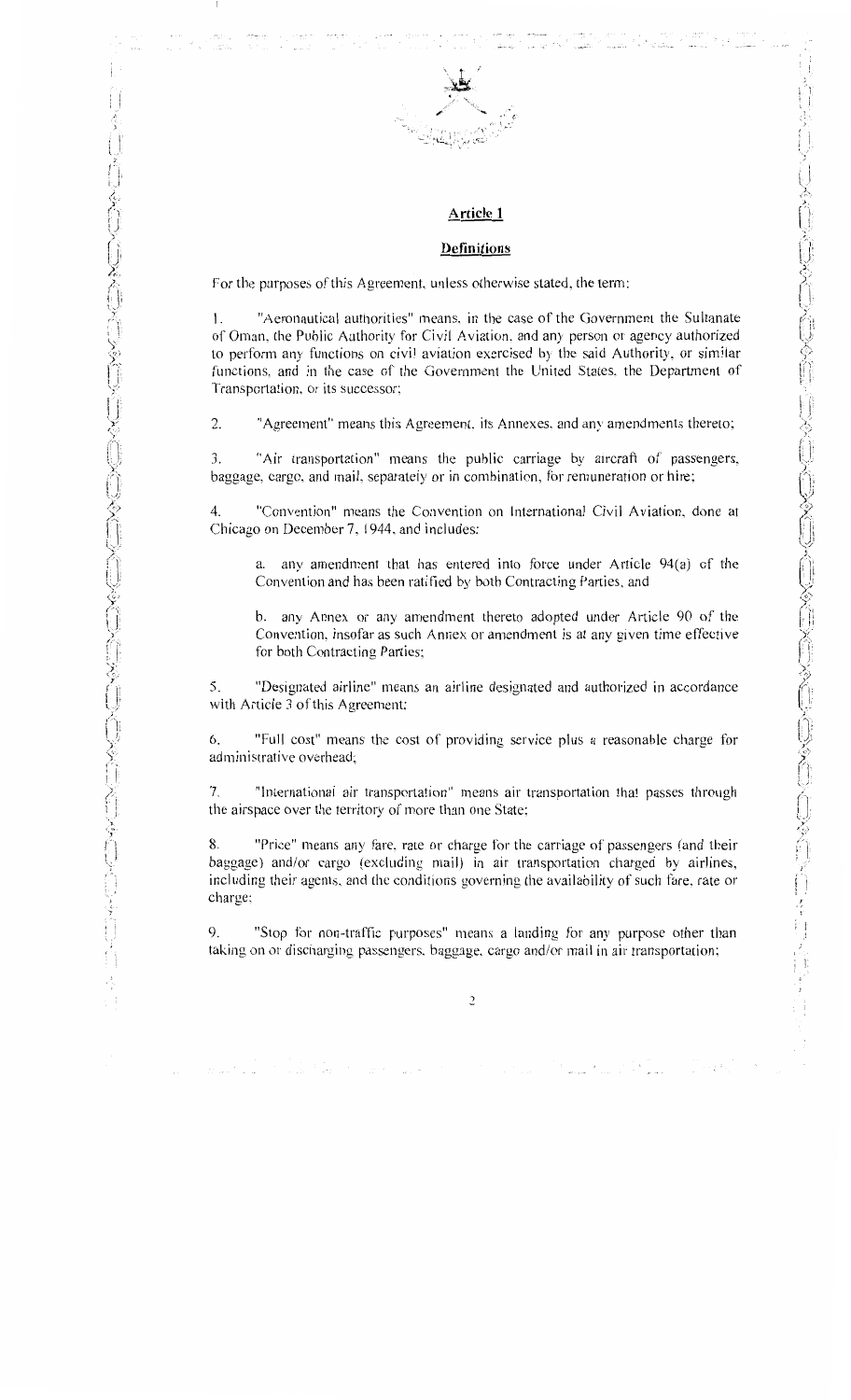

 $10.$ "Territory" means the land areas under the sovereignty, jurisdiction, protection, or trusteeship of a Contracting Party, and the territorial waters adjacent thereto; and

"User charge" means a charge imposed on airlines for the provision of airport,  $11.$ air navigation, or aviation security facilities or services including related services and facilities.

## Article 2

## **Grant of Rights**

Each Contracting Party grants to the other Contracting Party the following 1. rights for the conduct of international air transportation by the airlines of the other Contracting Party:

a. the right to fly across its territory without landing;

b. the right to make stops in its territory for non-traffic purposes; and

c. the rights otherwise specified in this Agreement.

REPORTANT REPORT AND ALL REPORT TO REPORT TO THE REPORT OF THE REPORT OF THE REPORT OF THE REPORT OF THE REPORT OF THE REPORT OF THE REPORT OF THE REPORT OF THE REPORT OF THE REPORT OF THE REPORT OF THE REPORT OF THE REPOR

 $\overline{2}$ . Nothing in this Article shall be deemed to confer on the airline or airlines of one Contracting Party the rights to take on board, in the territory of the other Contracting Party, passengers, their baggage, cargo, or mail carried for compensation and destined for another point in the territory of that other Contracting Party.

 $\mathfrak{Z}$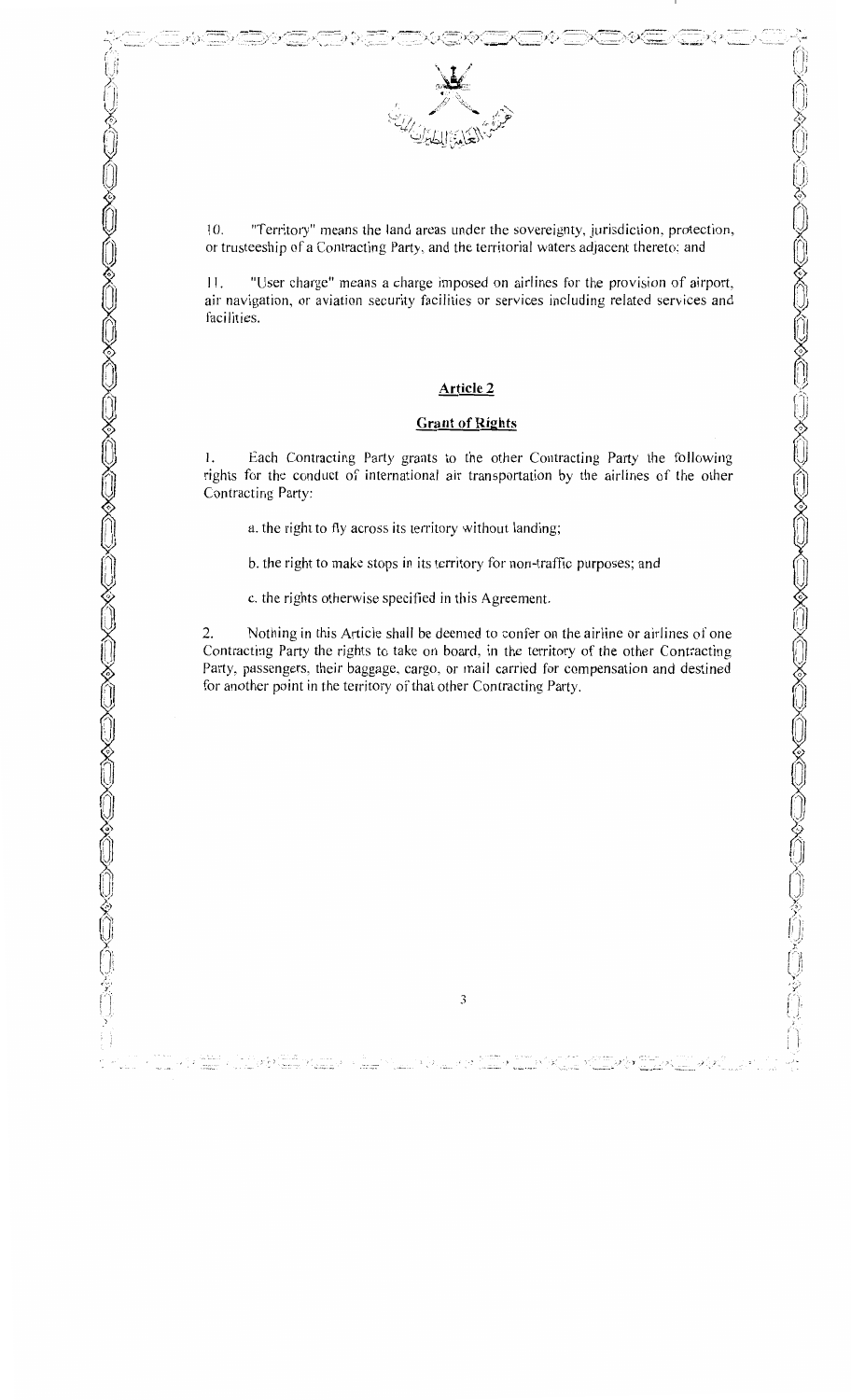

## **Designation and Authorization**

I. Each Contracting Party shall have the right to designate as many airlines as it wishes to conduct international air transportation in accordance with this Agreement and to withdraw or alter such designations. Such designations shall be transmitted to the other Contracting Party in writing through diplomatic channels. and shall identify whether the airline is authorized to conduct the type of air transportation specified in Annex I or in Annex II or both.

y ','·

 $\mathbf{I}$  :

2. On receipt of such a designation. and of applications from the designated airline. in the form and manner prescribed for operating authorizations and technical permissions. the other Contracting Party shall grant appropriate authorizations and permissions with minimum procedural delay. provided:

a. substantial ownership and effective control of that airline are vested in the Contracting Party designating the airline, nationals of that Contracting Party, or both;

b. the designated airline is qualified to meet the conditions prescribed under the laws and regulations normally applied to the operation of international air transportation by the Contracting Party considering the application or applications: and

c. the Contracting Party designating the airline is maintaining and administering the standards set forth in Article 6 (Safety) and Article 7 (Aviation Security).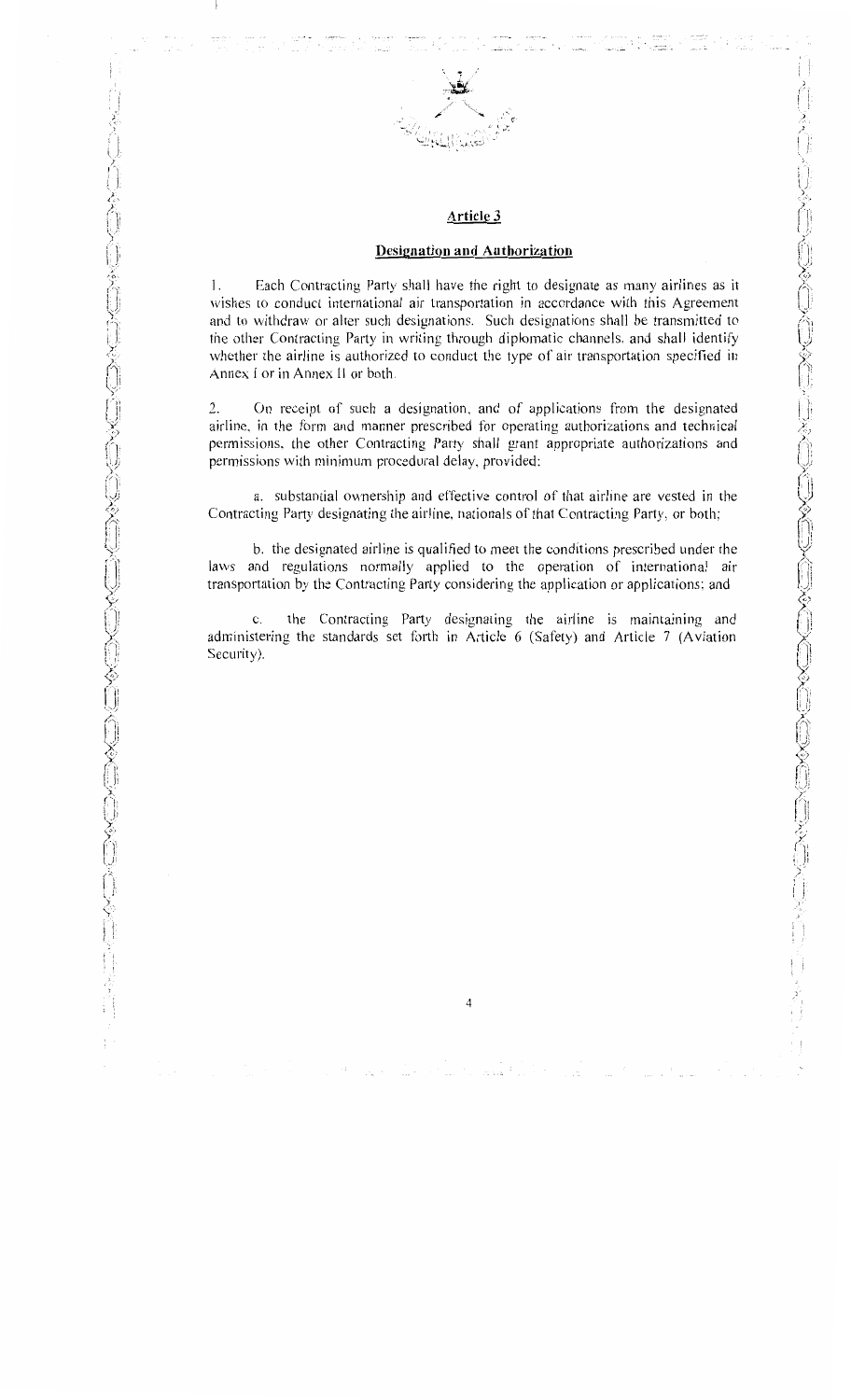

### **Revocation of Authorization**

Either Contracting Party may revoke, suspend or limit the operating  $\mathbf{1}$ . authorizations or technical permissions of an airline designated by the other Contracting Party where:

a. substantial ownership and effective control of that airline are not vested in the other Contracting Party, the Contracting Party's nationals, or both;

b. that airline has failed to comply with the laws and regulations referred to in Article 5 (Application of Laws) of this Agreement; or

c. the other Contracting Party is not maintaining and administering the standards as set forth in Article 6 (Safety).

Unless immediate action is essential to prevent further noncompliance with  $\overline{2}$ . subparagraphs 1b or 1c of this Article, the rights established by this Article shall be exercised only after consultation with the other Contracting Party.

This Article does not limit the rights of either Contracting Party to withhold, 3. revoke, limit or impose conditions on the operating authorization or technical permission of an airline or airlines of the other Contracting Party in accordance with the provisions of Article 7 (Aviation Security).

#### Article 5

#### **Application of Laws**

While entering, within, or leaving the territory of one Contracting Party, its laws  $\mathbf{1}$ . and regulations relating to the operation and navigation of aircraft shall be complied with by the other Contracting Party's airlines.

2. While entering, within, or leaving the territory of one Contracting Party, its laws and regulations relating to the admission to or departure from its territory of passengers, crew or cargo on aircraft (including regulations relating to entry, clearance, aviation security, immigration, passports, customs and quarantine or, in the case of mail, postal regulations) shall be complied with by, or on behalf of, such passengers, crew or cargo of the other Contracting Party's airlines.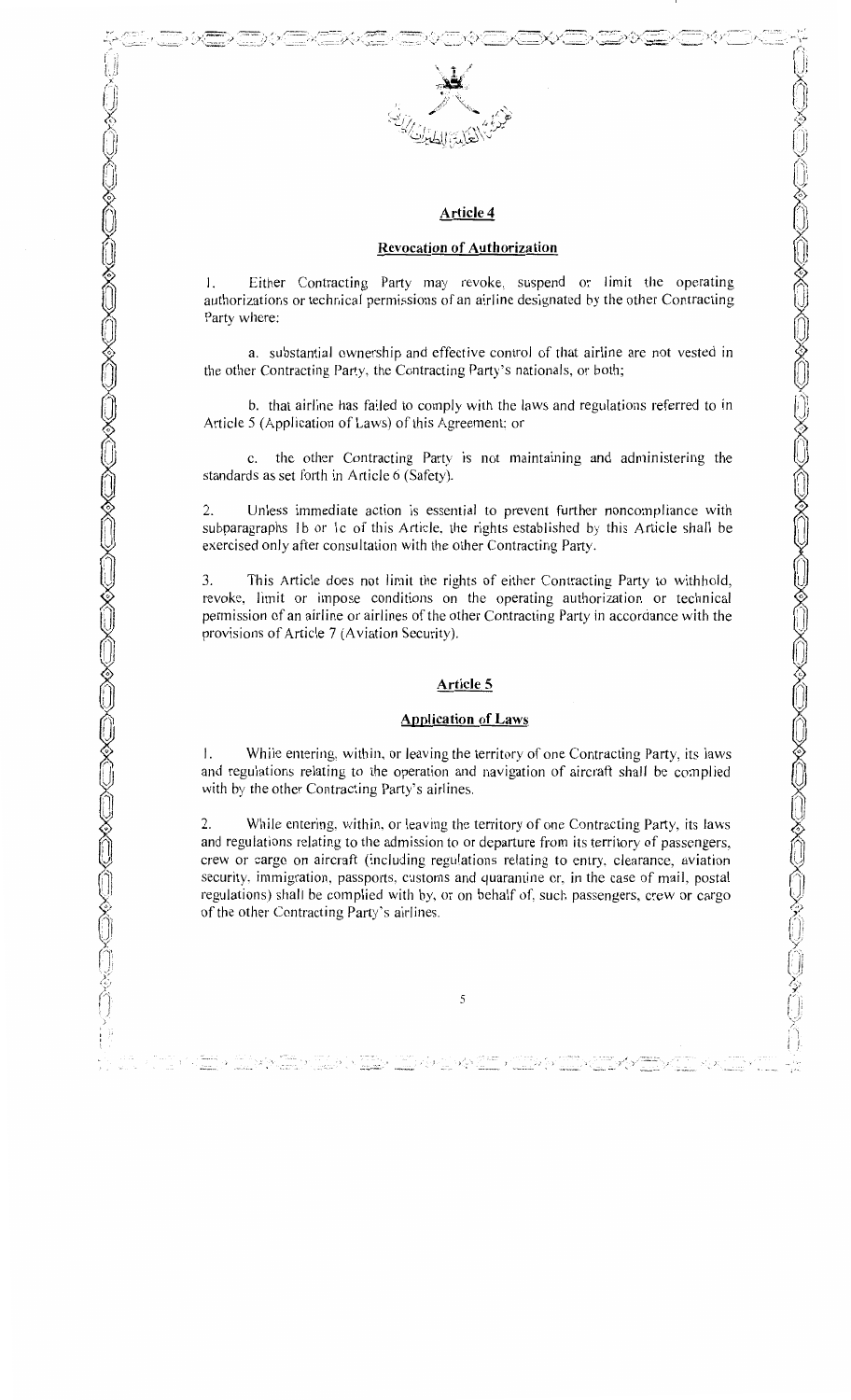### Safety

I. Each Contracting Party shall recognize as valid, for the purpose of operating the air transportation provided for in this Agreement, certificates of airworthiness, certificates of competency. and licenses issued or validated by the other Contracting Party and still in force, provided that the requirements for such certificates or licenses at least equal the minimum standards that may be established pursuant to the Convention. Each Contracting Party may. however, refuse to recognize as valid for the purpose of flight above its own territory, certificates of competency and licenses granted to or validated for its own nationals by the other Contracting Party.

2. Either Contracting Party may request consultations concerning the safety standards maintained by the other Contracting Party relating to aeronautical facilities, aircrews, aircraft. and operation of the designated airlines. If, following such consultations, one Contracting Party finds that the other Contracting Party does not effectively maintain and administer safety standards and requirements in these areas that at least equal the minimum standards that may be established pursuant to the Convention, the other Contracting Party shall be notified of such findings and the steps considered necessary to conform with these minimum standards, and the other Contracting Party shall take appropriate corrective action. Each Contracting Party reserves the right to withhold. revoke. or limit the operating authorization or technical permission of an airline or airlines designated by the other Contracting Party in the event the other Contracting Party does not take such appropriate corrective action within a reasonable time.

' I ' : J

### **Article** 7

#### **Aviation Security**

I. In accordance with their rights and obligations under international law. the Contracting Parties reaffirm that their obligation to each other to protect the security of civil aviation against acts of unlawful interference forms an integral part of this Agreement. Without limiting the generality of their rights and obligations under international law, the Contracting Parties shall act in conformity with all international agreements on aviation security ratified by both Contracting Parties and shall in particular act in conformity with the provisions of the Convention on Offenses and Certain Other Acts Committed on Board Aircraft, signed at Tokyo on September 14. 1963. the Convention for the Suppression of Unlawful Seizure of Aircraft, signed at The Hague on December 16. 1970. the Convention for the Suppression of Unlawful Acts against the Safety of Civil Aviation. signed at Montreal on September 23. 1971. and the Protocol for the Suppression of Unlawful Acts of Violence at Airports Serving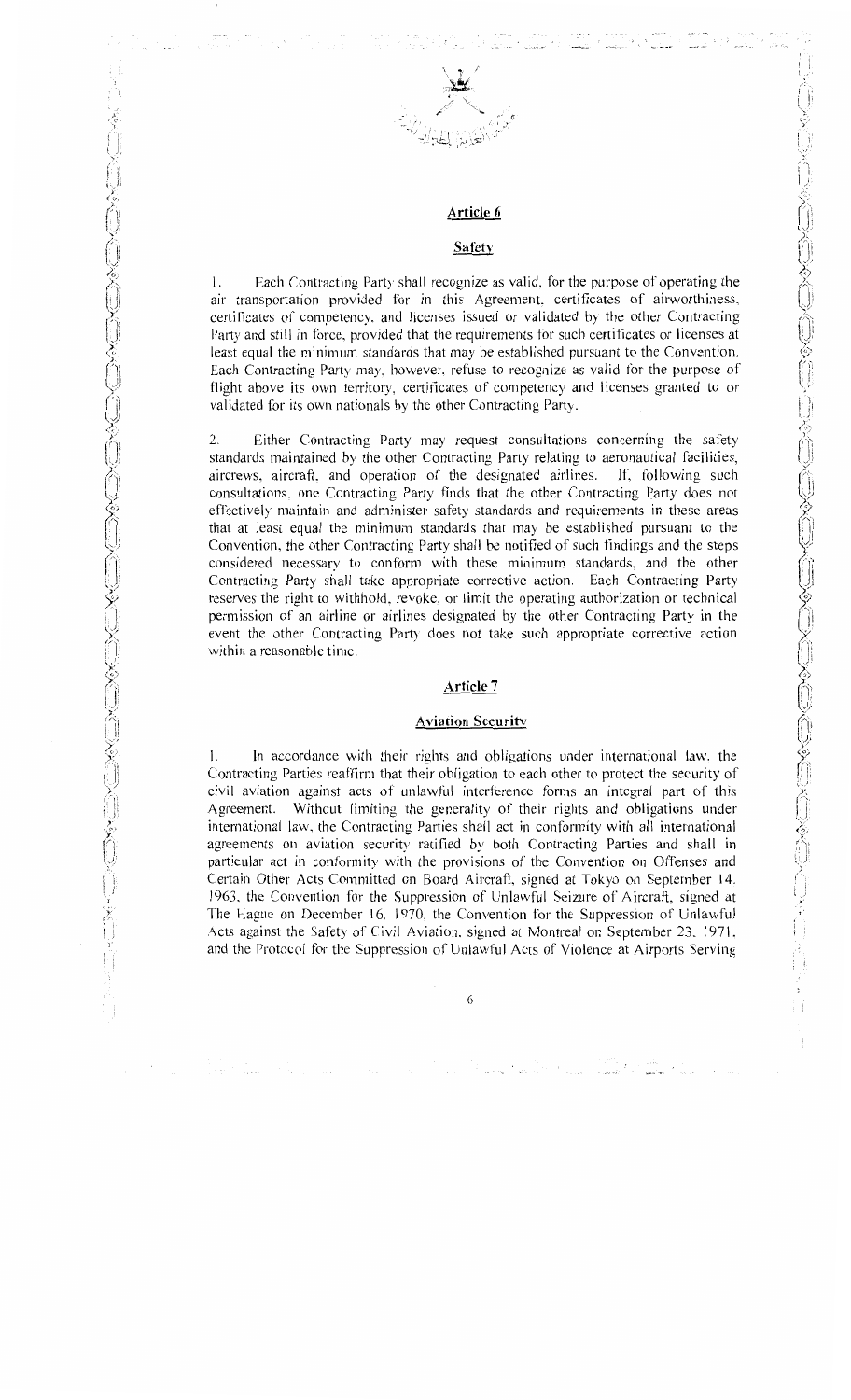

International Civil Aviation, supplementary to the Convention for the Suppression of Unlawful Acts against the Safety of Civil Aviation, done at Montreal on February 24, 1988.

2. The Contracting Parties shall provide upon request all necessary assistance to each other to prevent acts of unlawful seizure of civil aircraft and other unlawful acts against the safety of such aircraft, of their passengers and crew, and of airports and air navigation facilities, and to address any other threat to the security of civil air navigation.

3. The Contracting Parties shall, in their mutual relations, act in conformity with the aviation security standards and appropriate recommended practices established by the International Civil Aviation Organization and designated as Annexes to the Convention; they shall require that operators of aircraft of their registry, operators of aircraft who have their principal place of business or permanent residence in their territory, and the operators of airports in their territory act in conformity with such aviation security provisions.

4. Each Contracting Pmty agrees to observe the security provisions required by the other Contracting Party for entry into, for departure from, and while within the territory of that other Contracting Party and to take adequate measures to protect aircraft and to inspect passengers, crew, and their baggage and carry-on items, as well as cargo and aircraft stores, prior to and during boarding or loading. Each Contracting Party shall also give positive consideration to any request from the other Contracting Party for special security measures to meet a particular threat.

A SA DAOA O A DAOA O A DAOA O A DAOA DA DAOA A

5. When an incident or threat of an incident of unlawful seizure of aircraft or other unlawful acts against the safety of passengers, crew, aircraft, airports or air navigation facilities occurs, the Contracting Parties shall assist each other by facilitating communications and other appropriate measures intended to terminate rapidly and safely such incident or threat.

6. When a Contracting Party has reasonable grounds to believe that the other Contracting Party has departed from the aviation security provisions of this Article, the aeronautical authorities of that Contracting Party may request immediate consultations with the aeronautical authorities of the other Contracting Party. Failure to reach a satisfactory agreement within 15 days from the date of such request shall constitute grounds to withhold, revoke, limit, or impose conditions on the operating authorization and technical permissions of an airline or airlines of that Contracting Party. When required by an emergency, a Contracting Party may take interim action prior to the expiry of 15 days.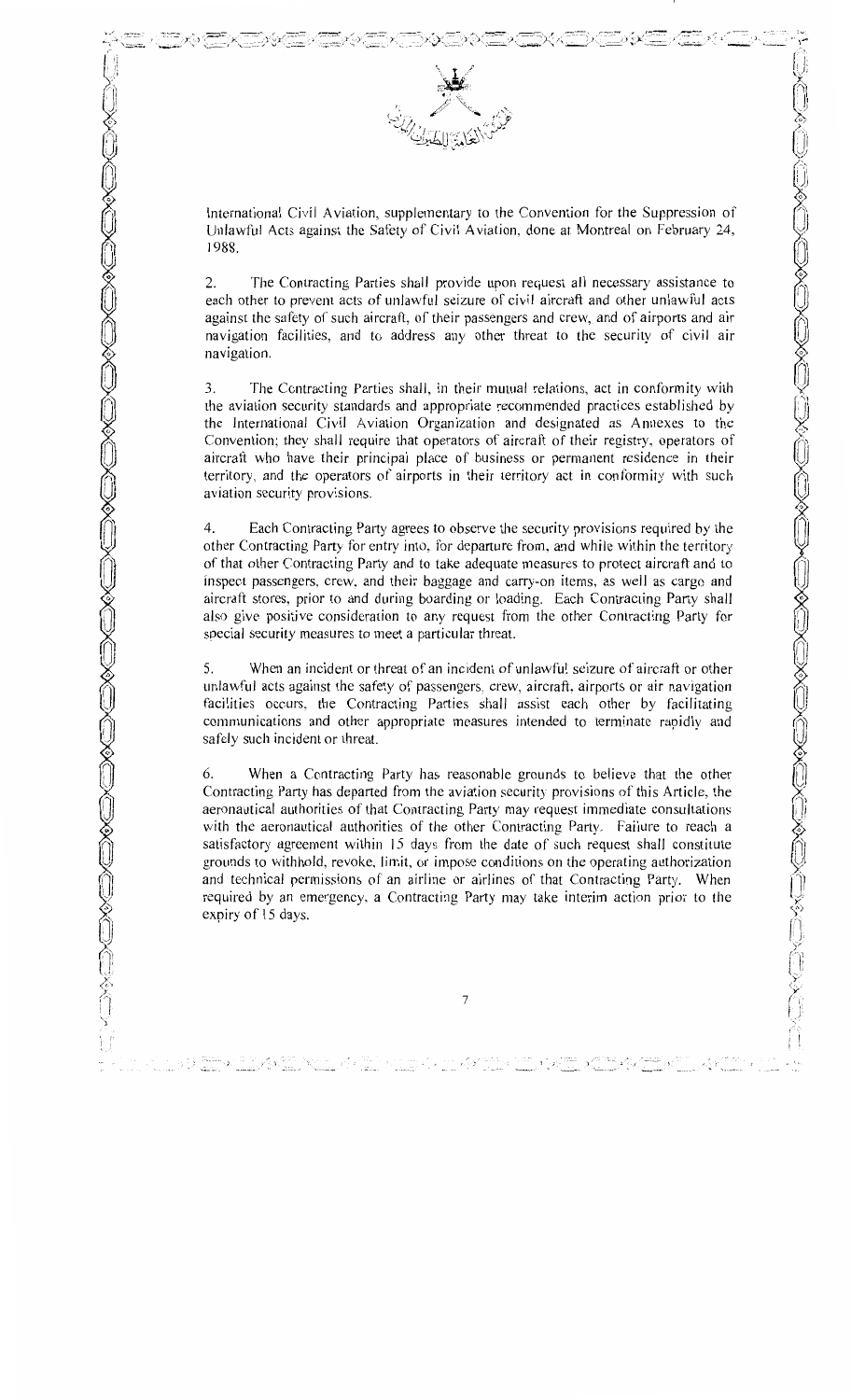

i i i I

I i l ) '\_y'

**KORSKOR** 

 $\mathsf{I}$  i '

#### **Commercial Opportunities**

1. The airlines of each Contracting Party shall have the right to establish offices in the territory of the other Contracting Party for the promotion and sale of air transportation.

2. The designated airlines of each Contracting Party shall be entitled, in accordance with the laws and regulations of the other Contracting Party relating to entry, residence. and employment. to bring in and maintain in the territory of the other Contracting Party managerial, sales, technical, operational, and other specialist staff required for the provision of air transportation.

3. Each designated airline shall have the right to perform its own ground-handling in the territory of the other Contracting Party ("self-handling") or, at its option, select among competing agents for such services in whole or in part. The rights shall be subject only to physical constraints resulting from considerations of airport safety. Where such considerations preclude self-handling. ground services shall be available on an equal basis to all airlines; charges shall be based on the costs of services provided; and such services shall be comparable to the kind and quality of services as if selfhandling were possible.

4. Any airline of each Contracting Party may engage in the sale of air transportation in the territory of the other Contracting Party directly and, at the airline's discretion. through its agents. except as may be specifically provided by the charter regulations of the country in which the charter originates that relate to the protection of passenger funds. and passenger cancellation and refund rights. Each airline shall have the right to sell such transportation. and any person shall be free to purchase such transportation, in the currency of that territory or in freely convertible currencies.

5. Each airline shall have the right to convert and remit to its country, on demand, local revenues in excess of sums locally disbursed. Conversion and remittance shall be permitted promptly without restrictions or taxation in respect thereof at the rate of exchange applicable to current transactions and remittance on the date the carrier makes the initial application for remittance .

6. The airlines of each Contracting Party shall be permitted to pay for local expenses, including purchases of fuel, in the territory of the other Contracting Party in local currency. At their discretion. the airlines of each Contracting Party may pay for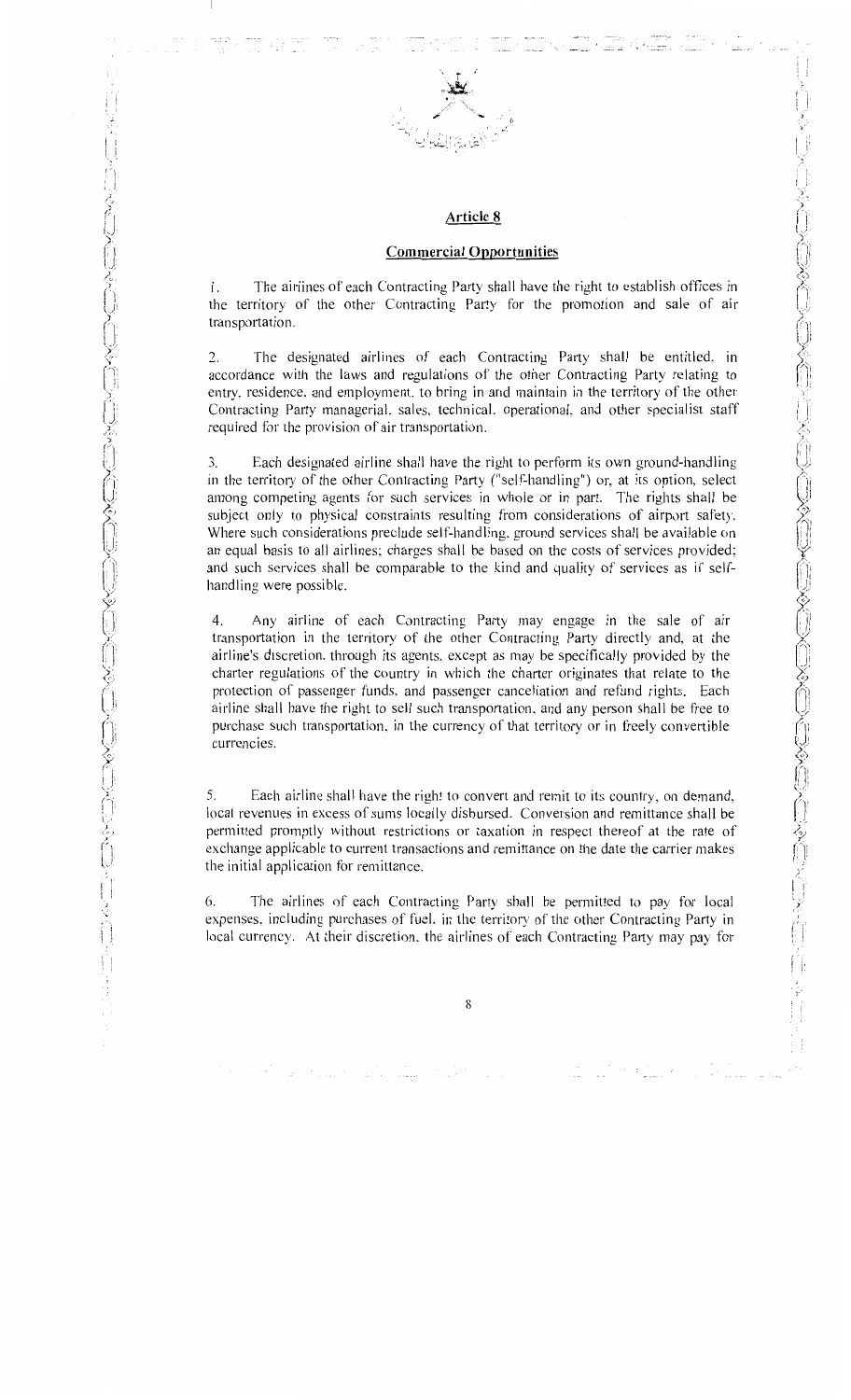

 $\overline{\phantom{a}}$ I  $\epsilon'$  ), :I L~:!

such expenses in the territory of the other Contracting Party in freely convertible currencies according to local currency regulation.

7. In operating or holding out the authorized services on the agreed routes, any designated airline of one Contracting Party may enter into cooperative marketing arrangements such as blocked-space, code-sharing or leasing arrangements, with

a) an airline or airlines of either Contracting Party; and

b) an airline or airlines of a third country, provided that such third country authorizes or allows comparable arrangements between the airlines of the other Contracting Party and other airlines on services to, from and via such third country;

provided that all airlines in such arrangements (i) hold the appropriate authority and (ii) meet the requirements normally applied to such arrangements.

8. Notwithstanding any other provision of this Agreement, airlines and indirect providers of cargo transportation of both Contracting Parties shall be permitted, without restriction, to employ in connection with international air transportation any surface transportation for cargo to or from any points in the territories of the Contracting Parties or in third countries, including transport to and from all airports with customs facilities, and including, where applicable, the right to transport cargo in bond under applicable laws and regulations. Such cargo. whether moving by surface or by air, shall have access to airport customs processing and facilities. Airlines may elect to perform their own surface transportation or to provide it through arrangements with other surface carriers, including surface transportation operated by other airlines and indirect providers of cargo air transportation. Such intennodal cargo services may be offered at a single, through price for the air and surface transportation combined, provided that shippers are not misled as to the facts concerning such transportation.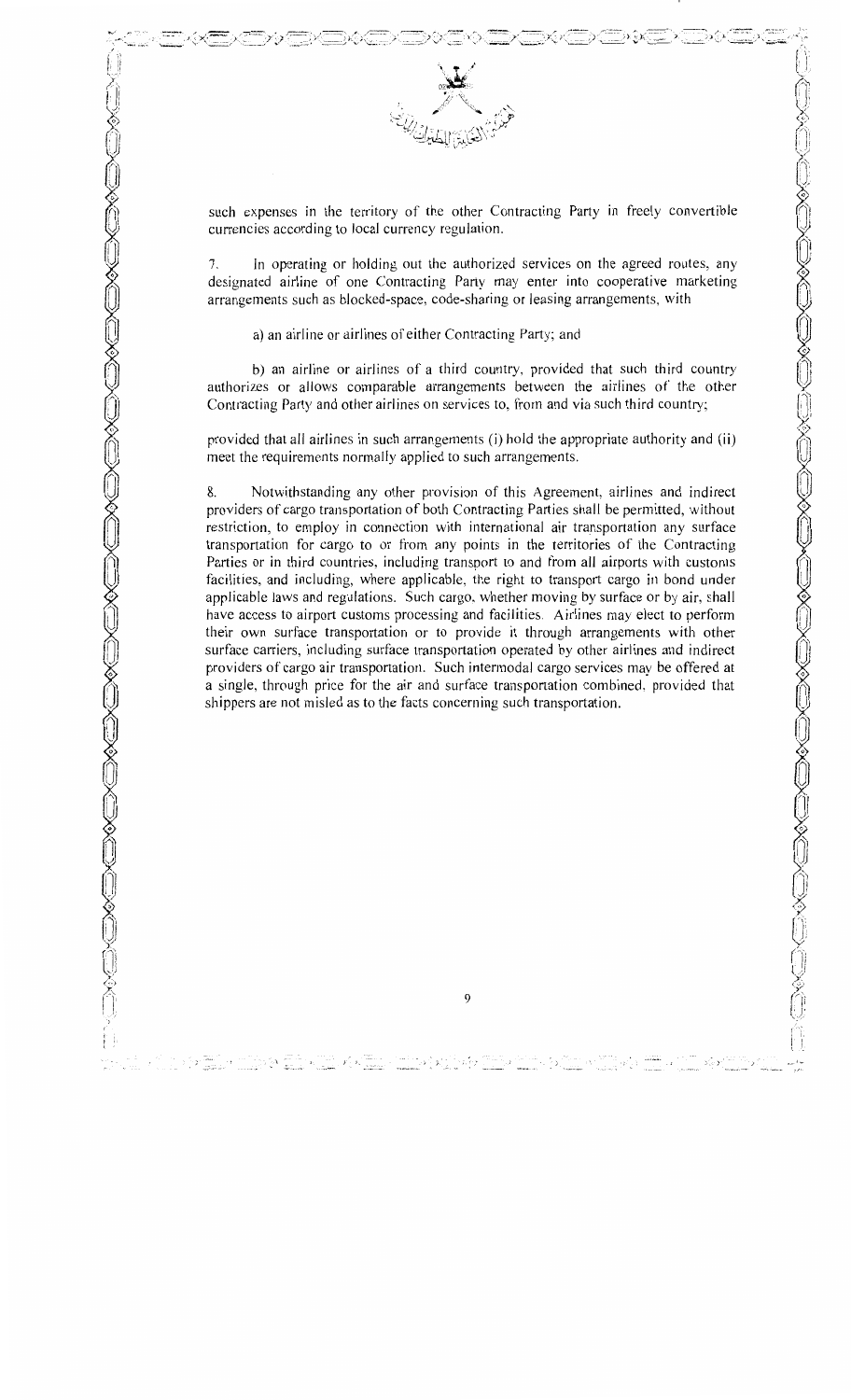

I I

} 1 ; !

こそれじらける合い合いを得ているのという言うと思い合いということという思いと思います

#### **Article 9**

 $\vert \ \vert$ 

l J

i

多自合之心的人的多的人的多能

#### **Customs Duties and Charges**

1. On arriving in the territory of one Contracting Party, aircraft operated in international air transportation by the designated airlines of the other Contracting Party, their regular equipment, ground equipment, fuel, lubricants, consumable technical supplies. spare parts (including engines), aircraft stores (including but not limited to such items of food. beverages and liquor, tobacco and other products destined for sale to or use by passengers in limited quantities during flight), and other items intended for or used solely in connection with the operation or servicing of aircraft engaged in international air transportation shall be exempt. on the basis of reciprocity, from all import restrictions. property taxes and capital levies, customs duties, excise taxes, and similar fees and charges that are (i) imposed by the national authorities, and (ii) not based on the cost of services provided. provided that such equipment and supplies remain on board the aircraft.

2. There shall also be exempt, on the basis of reciprocity, from the taxes, levies, duties, fees and charges referred to in paragraph 1 of this Article. with the exception of charges based on the cost of the service provided:

a. aircraft stores introduced into or supplied in the territory of a Contracting Party and taken on board. within reasonable limits, for use on outbound aircraft of an airline of the other Contracting Party engaged in international air transportation, even when these stores are to be used on a part of the journey performed over the territory of the Contracting Party in which they are taken on board;

b. ground equipment and spare parts (including engines) introduced into the territory of a Contracting Party for the servicing. maintenance, or repair of aircraft of an airline of the other Contracting Party used in international air transportation;

c. fuel. lubricants and consumable technical supplies introduced into or supplied in the territory of a Contracting Party for use in an aircraft of an airline of the other Contracting Party engaged in international air transportation, even when these supplies are to be used on a part of the journey performed over the territory of the Contracting Party in which they are taken on board: and

d. promotional and advertising materials introduced into or supplied in the territory of one Contracting Party and taken on board, within reasonable limits. for use on outbound aircraft of an airline of the other Contracting Party engaged in international air transportation. even when these stores are to be used on a part of the journey performed over the territory of the Contracting Party in which they are taken on board.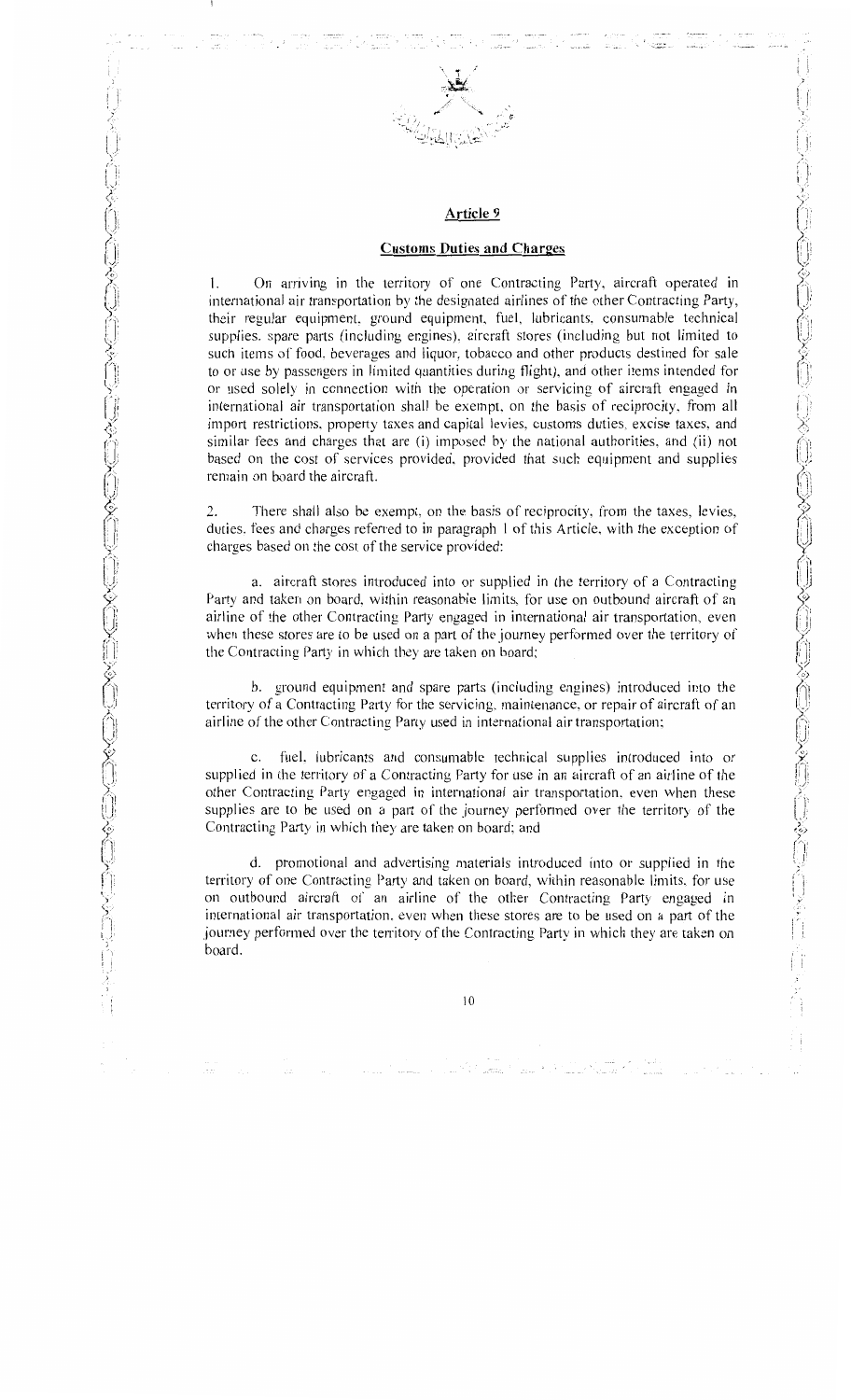

3. Equipment and supplies referred to in paragraphs I and 2 of this Article may be required to be kept under the supervision or control of the appropriate authorities.

4. The exemptions provided by this A1ticle shall also be available where the designated airlines of one Contracting Party have contracted with another airline, which similarly enjoys such exemptions from the other Contracting Party, for the loan or transfer in the territory of the other Contracting Party of the items specified in paragraphs 1 and 2 of this Article.

#### **Article 10**

#### **User Charges**

I. User charges that may be imposed by the competent charging authorities or bodies of each Contracting Party on the airlines of the other Contracting Party shall be just, reasonable, not unjustly discriminatory, and equitably apportioned among categories of users. In any event, any such user charges shall be assessed on the airlines of the other Contracting Party on terms not less favorable than the most favorable terms available to any other airline at the time the charges are assessed.

2. User charges imposed on the airlines of the other Contracting Party may reflect, but shall not exceed, the full cost to the competent charging authorities or bodies of providing the appropriate airport, airport environmental, air navigation, and aviation security facilities and services at the airport or within the airport system. Such charges may include a reasonable return on assets, after depreciation. Facilities and services for which charges are made shall be provided on an efficient and economic basis.

['!j

,, -"'", *y* 

I)' ),

3. Each Contracting Party shall encourage consultations between the competent charging authorities or bodies in its territory and the airlines using the services and facilities, and shall encourage the competent charging authorities or bodies and the airlines to exchange such information as may be necessary to permit an accurate review of the reasonableness of the charges in accordance with the principles of paragraphs ( 1) and (2) of this Article. Each Contracting Party shall encourage the competent charging authorities to provide users with reasonable notice of any proposal for changes in user charges to enable users to express their views before changes are made.

4. Neither Contracting Party shall be held, in dispute resolution procedures pursuant to Article 14, to be in breach of a provision of this Article, unless (i) it fails to undertake a review of the charge or practice that is the subject of complaint by the other Contracting Party within a reasonable amount of time; or (ii) following such a review it fails to take all steps within its power to remedy any charge or practice that is inconsistent with this Article.

 $\wedge$  . In a semi-request of  $\varphi$  . The frame  $\wedge$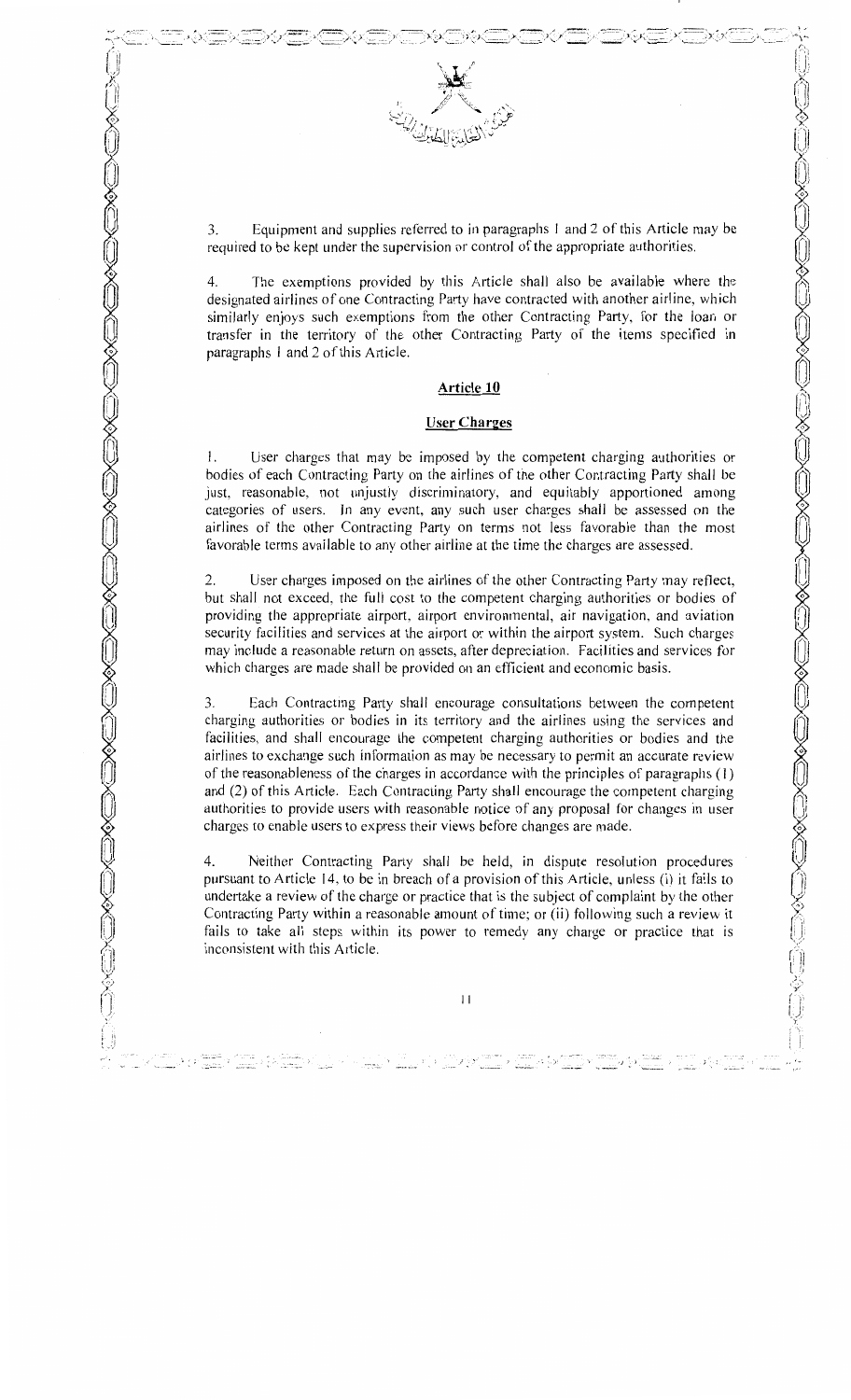

i I  $\zeta$ 

**MARKERSHIPS** 

[ I' i J

## **Article 11**

#### **Fair Competition**

1. Each Contracting Party shall allow a fair and equal opportunity for the designated airlines of both Contracting Parties to compete in providing the international air transportation governed by this Agreement.

2. Each Contracting Party shall allow each designated airline to determine the frequency and capacity of the international air transportation it offers based upon commercial considerations in the marketplace. Consistent with this right, neither Contracting Party shall unilaterally limit the volume of traffic, frequency or regularity of service. or the aircraft type or types operated by the designated airlines of the other Contracting Party. except as may be required for customs, technical, operational, or environmental reasons under uniform conditions consistent with Article 15 of the Convention.

i

3. Neither Contracting Party shall impose on the other Contracting Party's designated airlines a first-refusal requirement, uplift ratio, no-objection fee, or any other requirement with respect to capacity. frequency or traffic that would be inconsistent with the purposes of this Agreement.

4. Neither Contracting Patty shall require the filing of schedules, programs for charter flights, or operational plans by airlines of the other Contracting Party for approvaL except as may be required on a non-discriminatory basis to enforce the uniform conditions foreseen by paragraph 2 of this Article or as may be specifically authorized in an Annex to this Agreement. If a Contracting Party requires filings for information purposes. it shall minimize the administrative burdens of filing requirements and procedures on air transportation intermediaries and on designated airlines of the other Contracting Patty.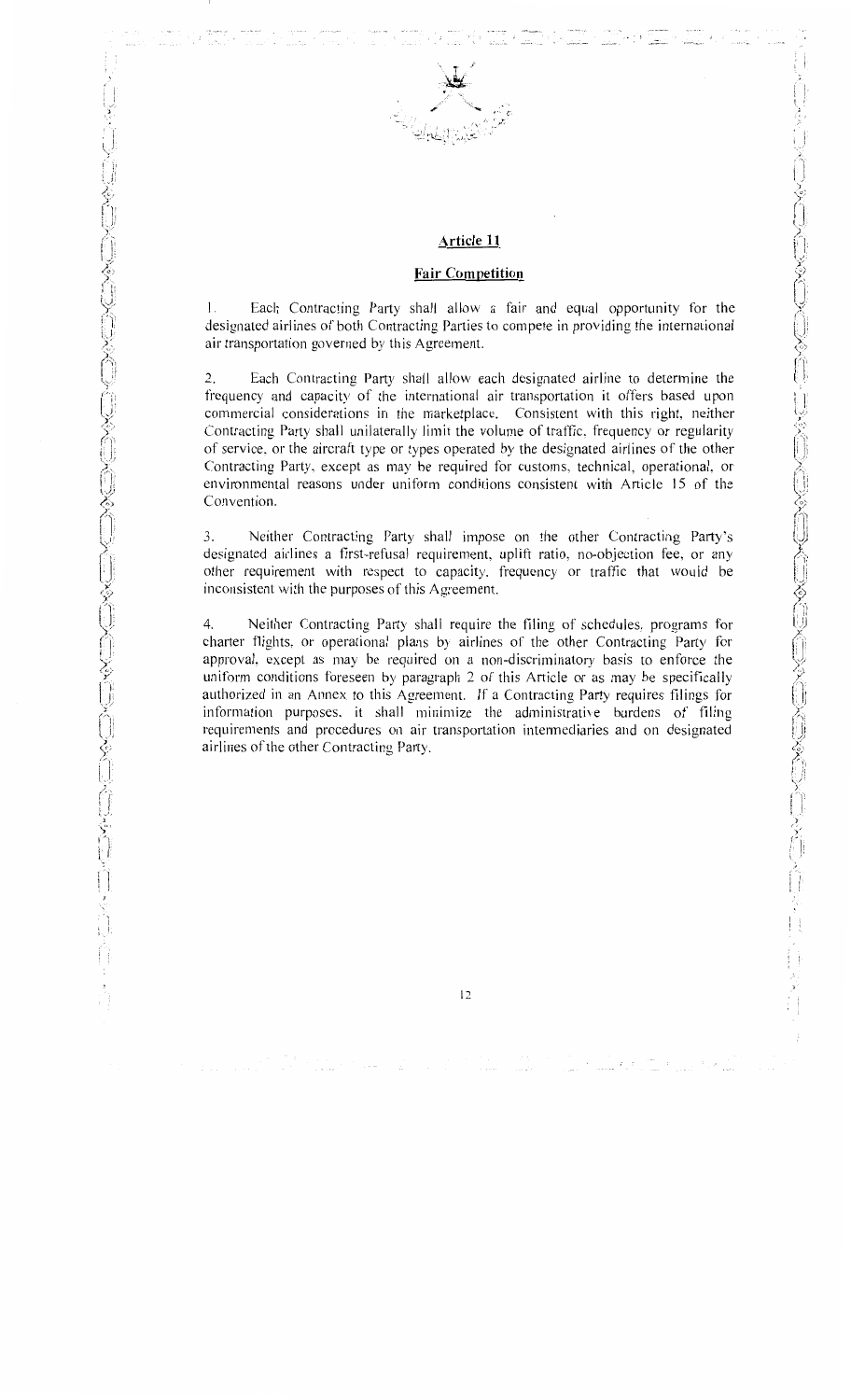

#### **Pricing**

I. Each Contracting Party shall allow prices for air transportation to be established by each designated airline based upon commercial considerations in the marketplace. Intervention by the Contracting Parties shall be limited to:

a. prevention of unreasonably discriminatory prices or practices;

b. protection of consumers from prices that are unreasonably high or restrictive due to the abuse of a dominant position; and

c. protection of airlines from prices that are artificially low due to direct or indirect governmental subsidy or support.

2. Each Contracting Party may require notification to or filing with its aeronautical authorities of prices to be charged to or from its territory by airlines of the other Contracting Party. Notification or filing by the airlines of both Contracting Parties may be required no more than 30 days before the proposed date of effectiveness. In individual cases, notification or filing may be permitted on shorter notice than normally required. Neither Contracting Party shall require the notification or filing by airlines of the other Contracting Party of prices charged by charterers to the public, except as may be required on a non-discriminatory basis for information purposes.

)'

 $\hat{\Pi}$ 

3. Neither Contracting Party shall take unilateral action to prevent the inauguration or continuation of a price proposed to be charged or charged by (i) an airline of either Contracting Party for international air transportation between the territories of the Contracting Parties, or (ii) an airline of one Contracting Party for international air transportation between the territory of the other Contracting Party and any other country, including in both cases transportation on an interline or intraline basis. If either Contracting Party believes that any such price is inconsistent with the considerations set forth in paragraph (I) of this Article, it shall request consultations and notify the other Contracting Party of the reasons for its dissatisfaction as soon as possible. These consultations shall be held not later than 30 days after receipt of the request, and the Contracting Parties shall cooperate in securing information necessary for reasoned resolution of the issue. If the Contracting Parties reach agreement with respect to a price for which a notice of dissatisfaction has been given, each Contracting Party shall use its best efforts to put that agreement into effect. Without such mutual agreement, the price shall go into effect or continue in effect.

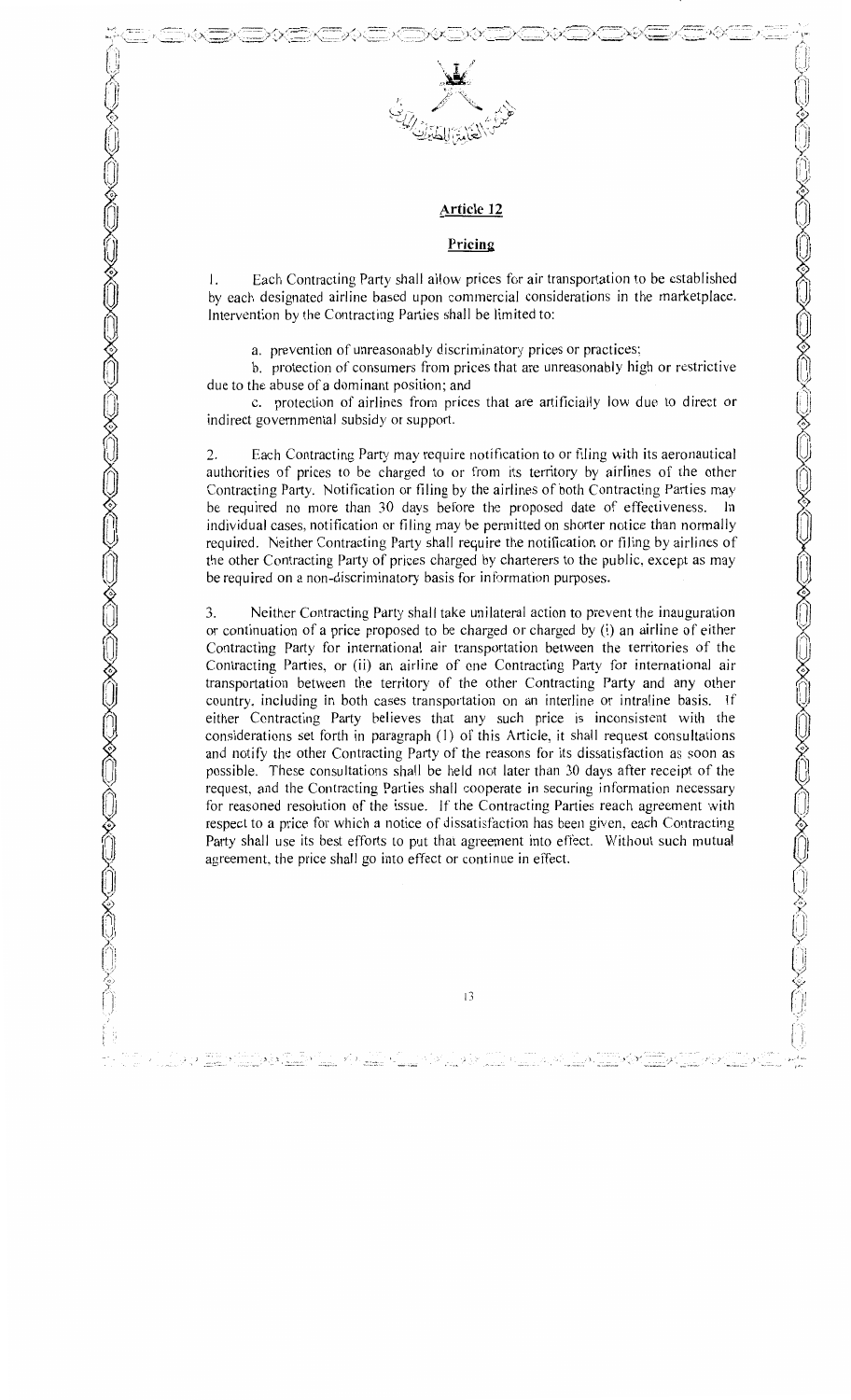

[ J r I

' I ', .... -

'"I  $\mathbf{i}$ 

#### **Article 13**

#### **Consultations**

Either Contracting Party may. at any time. request consultations relating to this Agreement. Such consultations shall begin at the earliest possible date, but not later than 60 days from the date the other Contracting Party receives the request unless otherwise agreed.

# **Article 14**

#### **Settlement of Disputes**

I. Any dispute arising under this Agreement. except those that may arise under Article  $12$  (Pricing), that is not resolved by a first round of formal consultations may be referred by agreement of the Contracting Parties for decision to some person or body. If the Contracting Parties do not so agree, the dispute shall, at the request of either Contracting Party. be submitted to arbitration in accordance with the procedures set forth below.

2. Arbitration shall be by a tribunal of three arbitrators to be constituted as follows:

a. Within 30 days after the receipt of a request for arbitration, each Contracting Party shall name one arbitrator. Within 60 days after these two arbitrators have been named, they shall by agreement appoint a third arbitrator, who shall act as President of the arbitral tribunal:

b. If either Contracting Party fails to name an arbitrator, or if the third arbitrator is not appointed in accordance with subparagraph a of this paragraph, either Contracting Pariy may request the President of the Council of the International Civil Aviation Organization to appoint the necessary arbitrator or arbitrators within 30 days. If the President of the Council is of the same nationality as one of the Contracting Parties. the most senior Vice President who is not disqualified on that ground shall make the appointment.

3. Except as otherwise agreed. the arbitral tribunal shall determine the limits of its jurisdiction in accordance with this Agreement and shall establish its own procedural rules. The tribunal, once formed. may recommend interim relief measures pending its final determination. At the direction of the tribunal or at the request of either of the Contracting Parties. a conference to determine the precise issues to be arbitrated and the specific procedures to be followed shall be held not later than 15 days after the tribunal is fully constituted.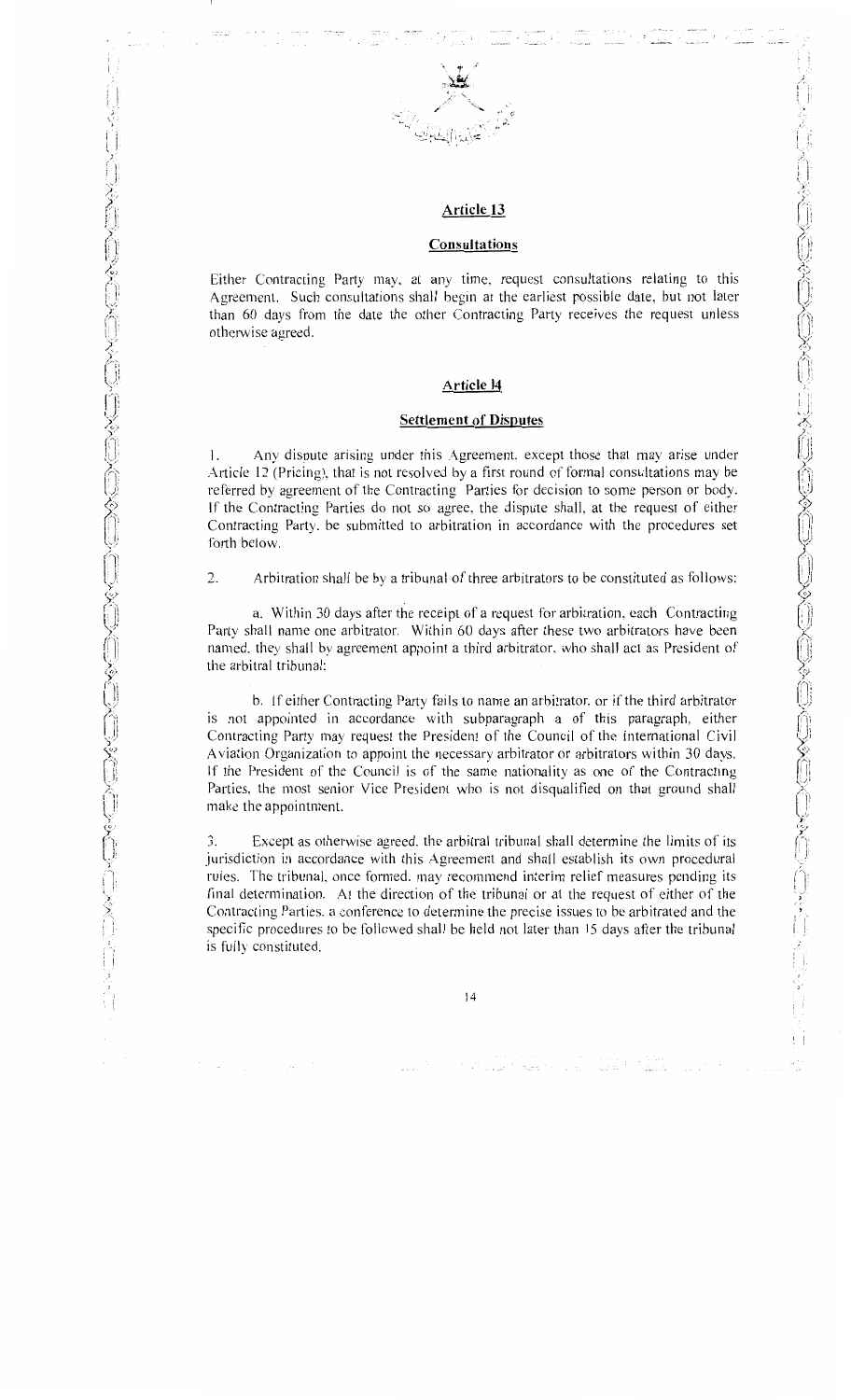

4. Except as otherwise agreed or as directed by the tribunal, each Contracting Party shall submit a memorandum within 45 days of the time the tribunal is fully constituted. Replies shall be due 60 days later. The tribunal shall hold a hearing at the request of either Contracting Party or on its own initiative within 15 days after replies are due.

5. The tribunal shall attempt to render a written decision within 30 days after completion of the hearing or, if no hearing is held, after the date both replies are submitted. The decision of the majority of the tribunal shall prevail.

6. The Contracting Parties may submit requests for clarification of the decision within 15 days after it is rendered and any clarification given shall be issued within 15 days of such request.

7. Each Contracting Party shall, to the degree consistent with its national law, give full effect to any decision or award of the arbitral tribunal.

8. The expenses of the arbitral tribunal, including the fees and expenses of the arbitrators, shall be shared equally by the Contracting Parties. Any expenses incurred by the President of the Council of the International Civil Aviation Organization in connection with the procedures of paragraph 2.b. of this Article shall be considered to be part of the expenses of the arbitral tribunal.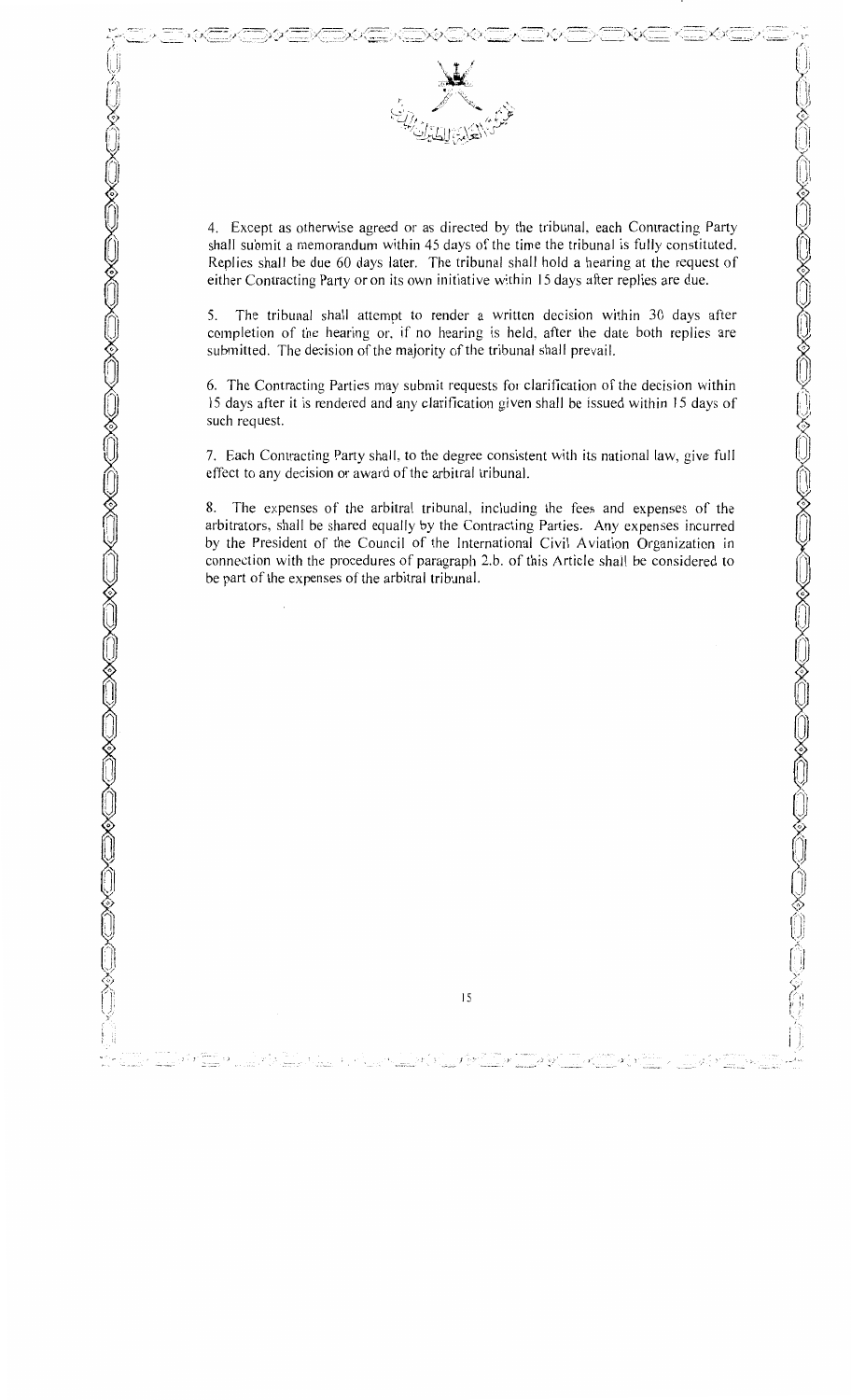

## Termination

Either Contracting Party may, at any time, give notice in writing to the other Contracting Party of its decision to terminate this Agreement. Such notice shall be sent simultaneously to the International Civil Aviation Organization. This Agreement shall terminate at midnight (at the place of receipt of the notice to the other Contracting Party) immediately before the first anniversary of the date of receipt of the notice by the other Contracting Party, unless the notice is withdrawn by agreement of the Contracting Parties before the end of this period.

## Article 16

### **Registration with ICAO**

ふいふしょうという しょうしょうしょくしょう こうしょうくう うりょう

**RACTORS** 

 $\frac{1}{2}$ 

This Agreement and all amendments thereto shall be registered with the International Civil Aviation Organization.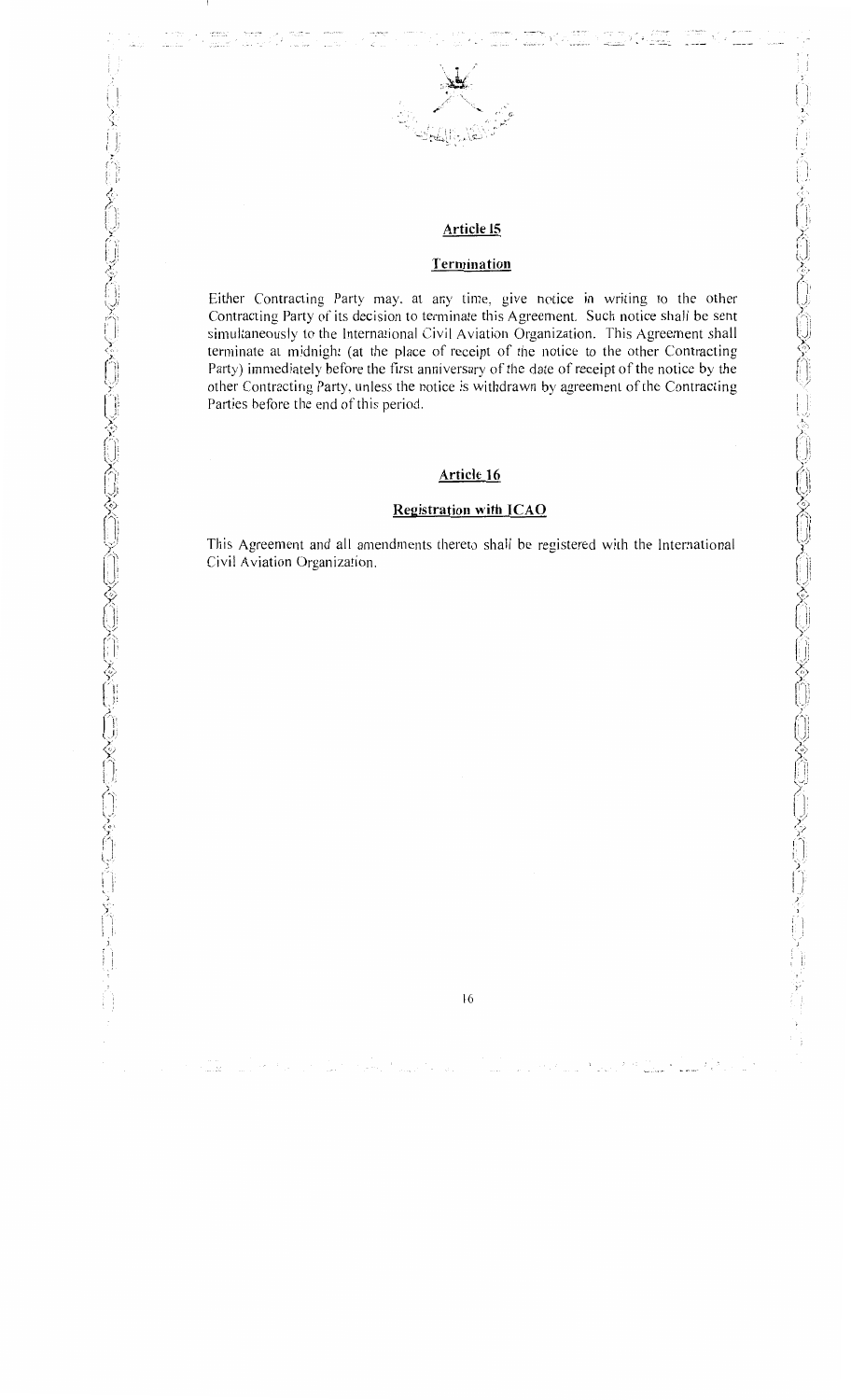

## **Entry into Force**

This Agreement shall be provisionally applied upon signature and shall enter into force upon an exchange of diplomatic notes confirming that each Contracting Party has completed all of its necessary legal procedures.

IN WITNESS WHEREOF the undersigned, being duly authorized by their respective Governments, have signed this Agreement.

DONE at Muscat, this 19<sup>th</sup> day of December 2013, in duplicate, in the English and Arabic languages. English shall be the authentic language text.

### FOR THE GOVERNMENT OF THE SULTANATE OF OMAN:

H.E. Eng. Salim Bin Nasser Said Al-Oufi Chief Executive Officer Public Authority for Civil Aviation

), *\_\_\_\_ ·)*  ~- -~·-

NOXOXOXOXOXOXO

#### FOR THE GOVERNMENT OF THE UNITED STATES OF AMERICA:

' ~, A )o -> ""·)::

... -~-- --·--- ' ·-- ---~ ·~ -- *<sup>y</sup>*,\_

 $\cdots$ 

Honorable Greta C. Holtz Ambassador of the United States to the Sultanate of the Oman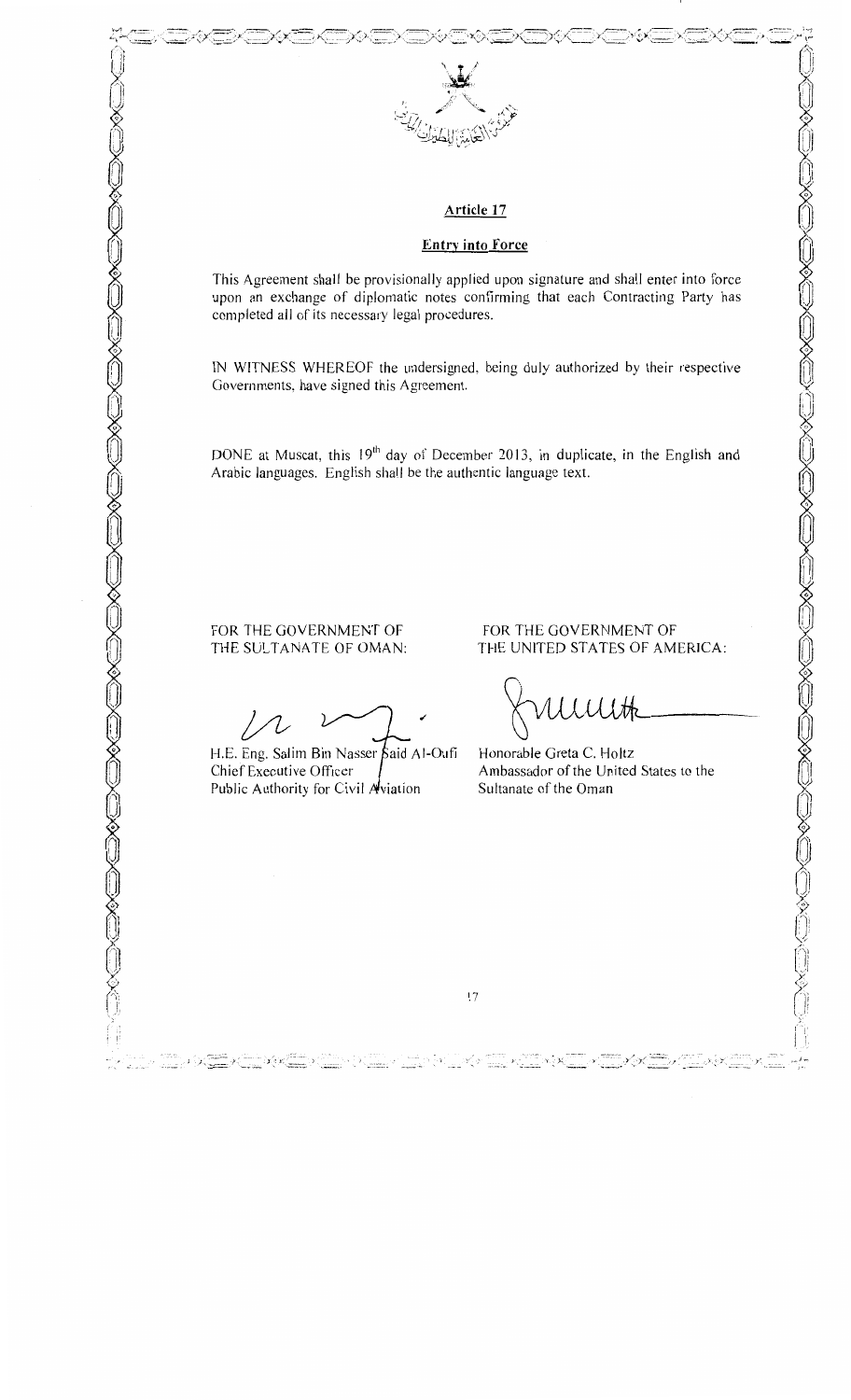

## **ANNEX I**

## **Scheduled Air Transportation**

## **Section 1**

## **Routes**

Airlines of each Contracting Party designated under this Annex shall. in accordance with the terms of their designation, be entitled to perform scheduled international air transportation between points on the following routes:

A. Routes for the airline or airlines designated by the Government of Oman:

しょうしょうしょう

**ByCONNY** 

**ANDER** 

しゅどけ

28个以下的人的人的人的人的人

- I. From points behind Oman via Oman and intermediate points to a point or points in the United States and beyond.
- *2.* For all-cargo service or services, between the United States and any point or points.
- B. Routes for the airline or airlines designated by the Government of the United States:
- I. From points behind the United States via the United States and intermediate points to a point or points in Oman and beyond.

18

2. For all-cargo service or services, between Oman and any point or points.

I

~.·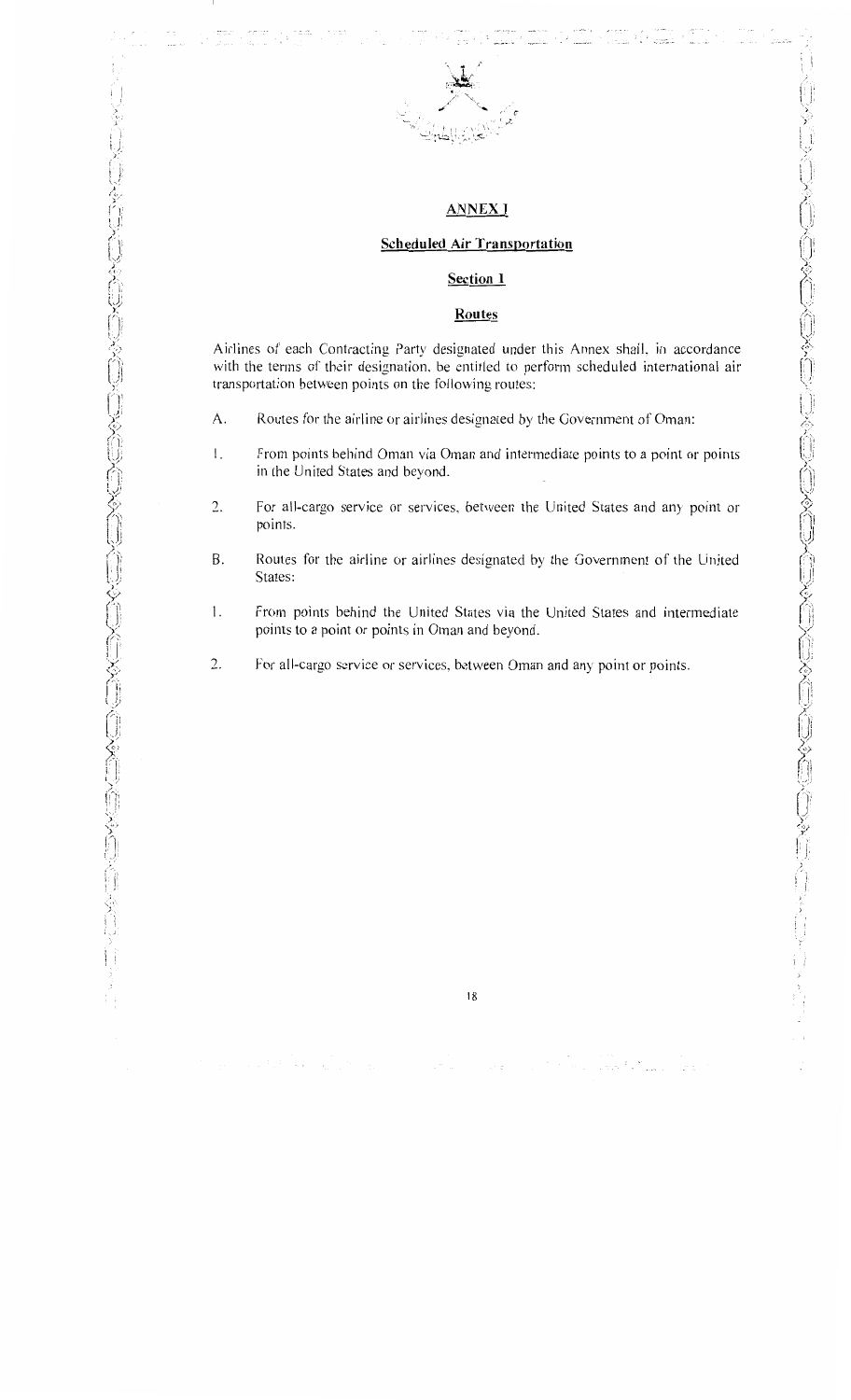

## **Section 2**

## **Operational Flexibility**

Each designated airline may, on any or all flights and at its option:

- 1. operate flights in either or both directions;
- 2. combine different flight numbers within one aircraft operation;
- 3. serve behind, intermediate, and beyond points and points in the territories of the Contracting Parties on the routes in any combination and in any order;
- 4. omit stops at any point or points;

[  $\cup$  .

- 5. transfer traffic from any of its aircraft to any of its other aircraft at any point on the routes; and
- 6. Serve points behind any point in its territory with or without change of aircraft or flight number and may hold out and advertise such services to the public as through services; without directional or geographic limitation and without loss of any right to carry traffic otherwise permissible under this Agreement; provided that, with the exception of all-cargo services, the service serves a point in the territory of the Contracting Party designating the airline.

**Mover** 

#### **Section 3**

#### **Change of Gauge**

On any segment or segments of the routes above, any designated airline may perform international air transportation without any limitation as to change, at any point on the route, in type or number of aircraft operated; provided that, with the exception of allcargo services, in the outbound direction, the transportation beyond such point is a continuation of the transportation from the territory of the Contracting Party that has designated the airline and, in the inbound direction, the transportation to the territory of the Contracting Party that has designated the airline is a continuation of the transportation from beyond such point.



 $\sim$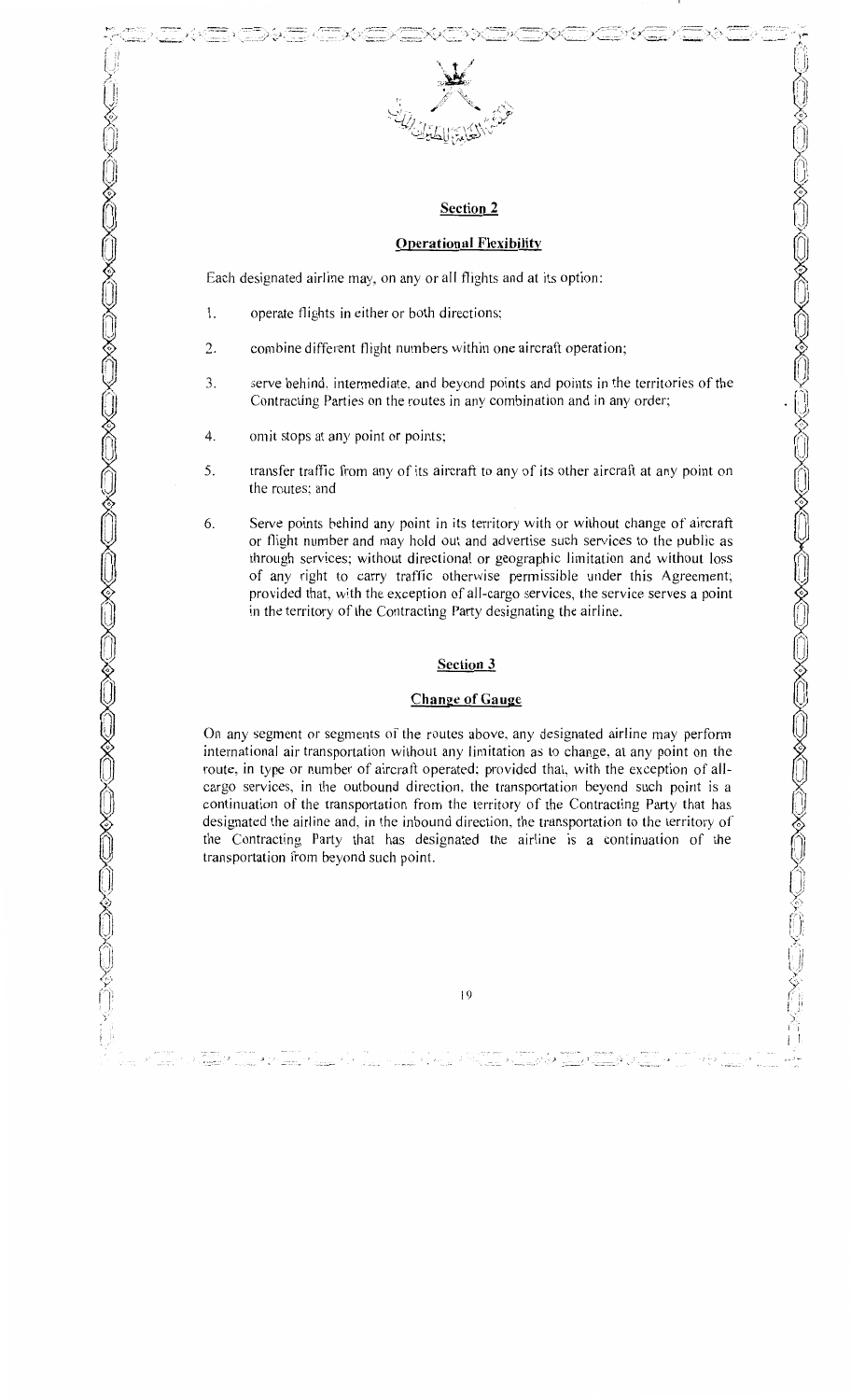

I I  $\mathsf{L}$ 

#### **ANNEX II**

#### **Charter Air Transportation**

## **Section 1**

- A. Airlines of each Contracting Party designated under this Annex shall, in accordance with the terms of their designation, have the right to carry international charter traffic of passengers (and their accompanying baggage) and/or cargo (including, but not limited to. freight forwarder, split, and combination (passenger/cargo) charters):
	- 1. Between any point or points in the territory of the Contracting Party that has designated the airline and any point or points in the territory of the other Contracting Party; and

 $\tilde{\mathbb{A}}$  .  $\mathbb{U}$ 

*)*  I i

 $\parallel$   $\parallel$ 

- 2. Between any point or points in the territory of the other Contracting Party and any point or points in a third country or countries, provided that, except with respect to cargo charters, such service constitutes part of a continuous operation. with or without a change of aircraft, that includes service to the homeland for the purpose of carrying local traffic between the homeland and the territory of the other Contracting Party.
- B. In the performance of services covered by this Annex, airlines of each Contracting Party designated under this Annex shall also have the right: ( 1) to make stopovers at any points whether within or outside of the territory of either Contracting Party; (2) to carry transit traffic through the other Contracting Party's territory; (3) to combine on the same aircraft traffic originating in one Contracting Patty's territory, traffic originating in the other Contracting Party's territory, and traffic originating in third countries; and (4) to perform international air transportation without any limitation as to change, at any point on the route, in type or number of aircraft operated; provided that, except with respect to cargo charters. in the outbound direction, the transportation beyond such point is a continuation of the transportation from the territory of the Contracting Patty that has designated the airline and in the inbound direction, the transportation to the territory of the Contracting Party that has designated the airline is a continuation of the transportation from beyond such point.
- C. Each Contracting Party shall extend favorable consideration to applications by airlines of the other Contracting Party to carry traffic not covered by this Annex on the basis of comity and reciprocity.